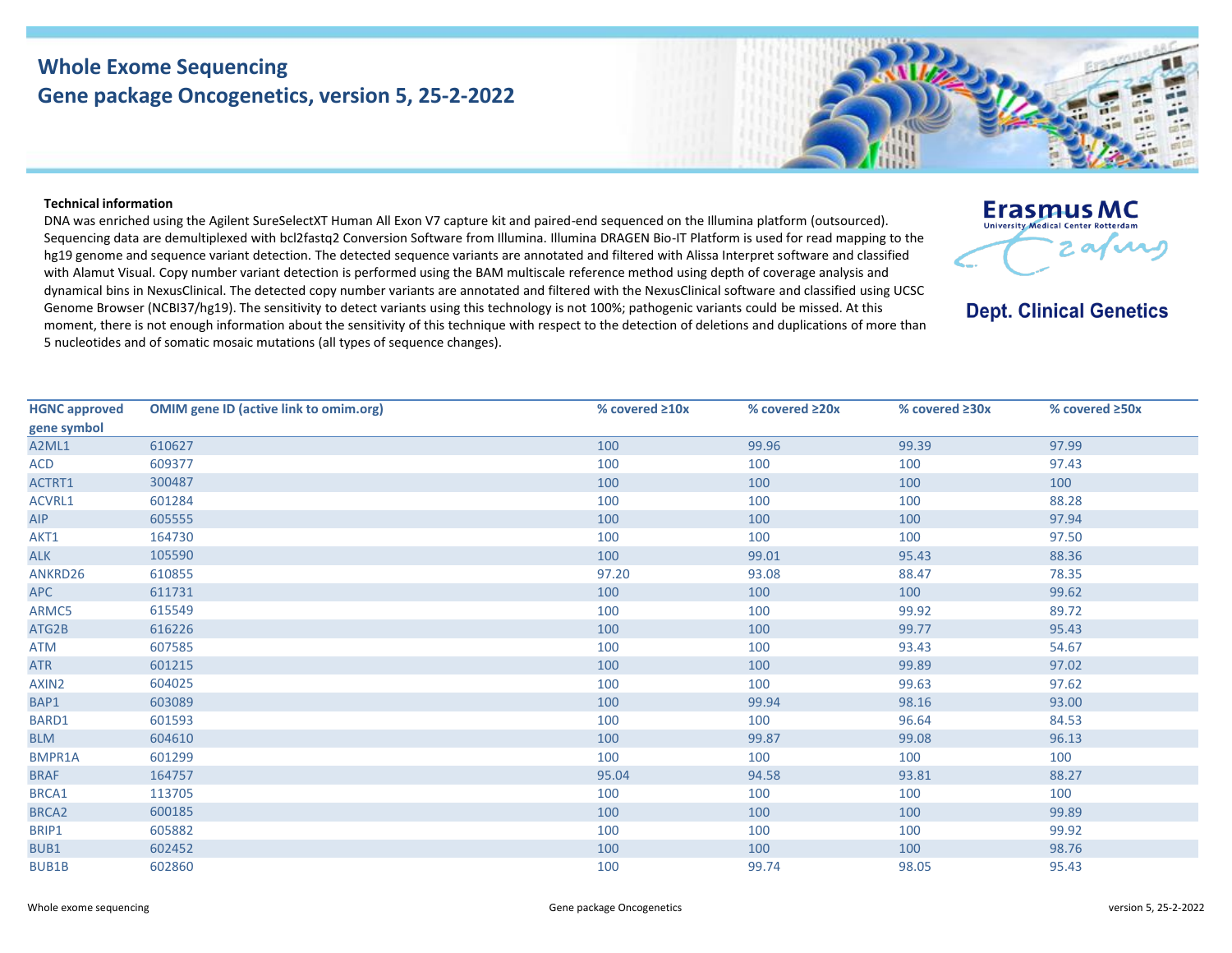| <b>HGNC approved</b> | <b>OMIM gene ID (active link to omim.org)</b> | % covered $\geq 10x$ | % covered ≥20x | % covered $\geq 30x$ | % covered ≥50x |
|----------------------|-----------------------------------------------|----------------------|----------------|----------------------|----------------|
| gene symbol          |                                               |                      |                |                      |                |
| BUB3                 | 603719                                        | 100                  | 100            | 100                  | 99.38          |
| <b>CASR</b>          | 601199                                        | 100                  | 100            | 100                  | 99.88          |
| <b>CBL</b>           | 165360                                        | 100                  | 100            | 100                  | 99.03          |
| CDC73                | 607393                                        | 100                  | 100            | 99.02                | 94.96          |
| CDH1                 | 192090                                        | 100                  | 100            | 100                  | 99.74          |
| CDK4                 | 123829                                        | 100                  | 100            | 97.52                | 90.80          |
| CDKN1A               | 116899                                        | 100                  | 100            | 100                  | 100            |
| CDKN1B               | 600778                                        | 100                  | 100            | 100                  | 100            |
| CDKN1C               | 600856                                        | 84.56                | 72.52          | 60.78                | 51.01          |
| CDKN2A               | 600160                                        | 100                  | 100            | 96.17                | 86.99          |
| CDKN2B               | 600431                                        | 100                  | 100            | 98.68                | 88.99          |
| CDKN <sub>2C</sub>   | 603369                                        | 100                  | 100            | 99.36                | 91.82          |
| <b>CEBPA</b>         | 116897                                        | 96.07                | 68.79          | 52.04                | 48.30          |
| CHEK2                | 604373                                        | 100                  | 99.39          | 95.04                | 83.58          |
| CHRNA3               | 118503                                        | 99.91                | 97.34          | 93.76                | 93.76          |
| <b>CHRNA5</b>        | 118505                                        | 92.83                | 79             | 79                   | 74             |
| <b>COL17A1</b>       | 113811                                        | 100                  | 98.77          | 97.44                | 91.78          |
| <b>CREBBP</b>        | 600140                                        | 100                  | 99.21          | 97.19                | 91.73          |
| CSF3R                | 138971                                        | 100                  | 98.13          | 95.07                | 88.84          |
| CTC1                 | 613129                                        | 100                  | 100            | 99.71                | 94.64          |
| CTNNA1               | 116805                                        | 100                  | 99.92          | 98.92                | 94.80          |
| <b>CTRC</b>          | 601405                                        | 100                  | 100            | 100                  | 96.01          |
| <b>CYLD</b>          | 605018                                        | 100                  | 100            | 99.30                | 95.34          |
| DDB <sub>2</sub>     | 600811                                        | 100                  | 100            | 100                  | 98.68          |
| DDX41                | 608170                                        | 99.12                | 96.49          | 94.72                | 90.41          |
| DICER1               | 606241                                        | 100                  | 100            | 100                  | 99.04          |
| DIS3L2               | 614184                                        | 100                  | 100            | 100                  | 95.21          |
| DKC1                 | 300126                                        | 100                  | 100            | 98.05                | 93.43          |
| DNAJC21              | 617048                                        | 100                  | 100            | 98.94                | 92.66          |
| DOCK8                | 611432                                        | 100                  | 99.94          | 99.37                | 96.42          |
| <b>EGFR</b>          | 131550                                        | 100                  | 100            | 98.97                | 96.26          |
| EGLN1                | 606425                                        | 100                  | 96.59          | 88.61                | 74.75          |
| <b>ELANE</b>         | 130130                                        | 100                  | 100            | 100                  | 95.95          |
| ENG                  | 131195                                        | 100                  | 100            | 98.31                | 90.90          |
| ERCC1                | 126380                                        | 100                  | 98.77          | 94.13                | 63.79          |
| ERCC <sub>2</sub>    | 126340                                        | 100                  | 100            | 100                  | 94.45          |
| ERCC3                | 133510                                        | 100                  | 100            | 100                  | 97.60          |
| ERCC4                | 133520                                        | 100                  | 100            | 100                  | 96.66          |
| ERCC5                | 133530                                        | 100                  | 100            | 98.83                | 92.83          |
| ERCC6                | 609413                                        | 100                  | 99.84          | 99.20                | 98.06          |
| ETV6                 | 600618                                        | 100                  | 100            | 100                  | 99.01          |
| EXO1                 | 606063                                        | 99.25                | 98.09          | 96.68                | 91.76          |
| EXT1                 | 608177                                        | 100                  | 100            | 100                  | 99.43          |
| EXT <sub>2</sub>     | 608210                                        | 100                  | 100            | 100                  | 99.64          |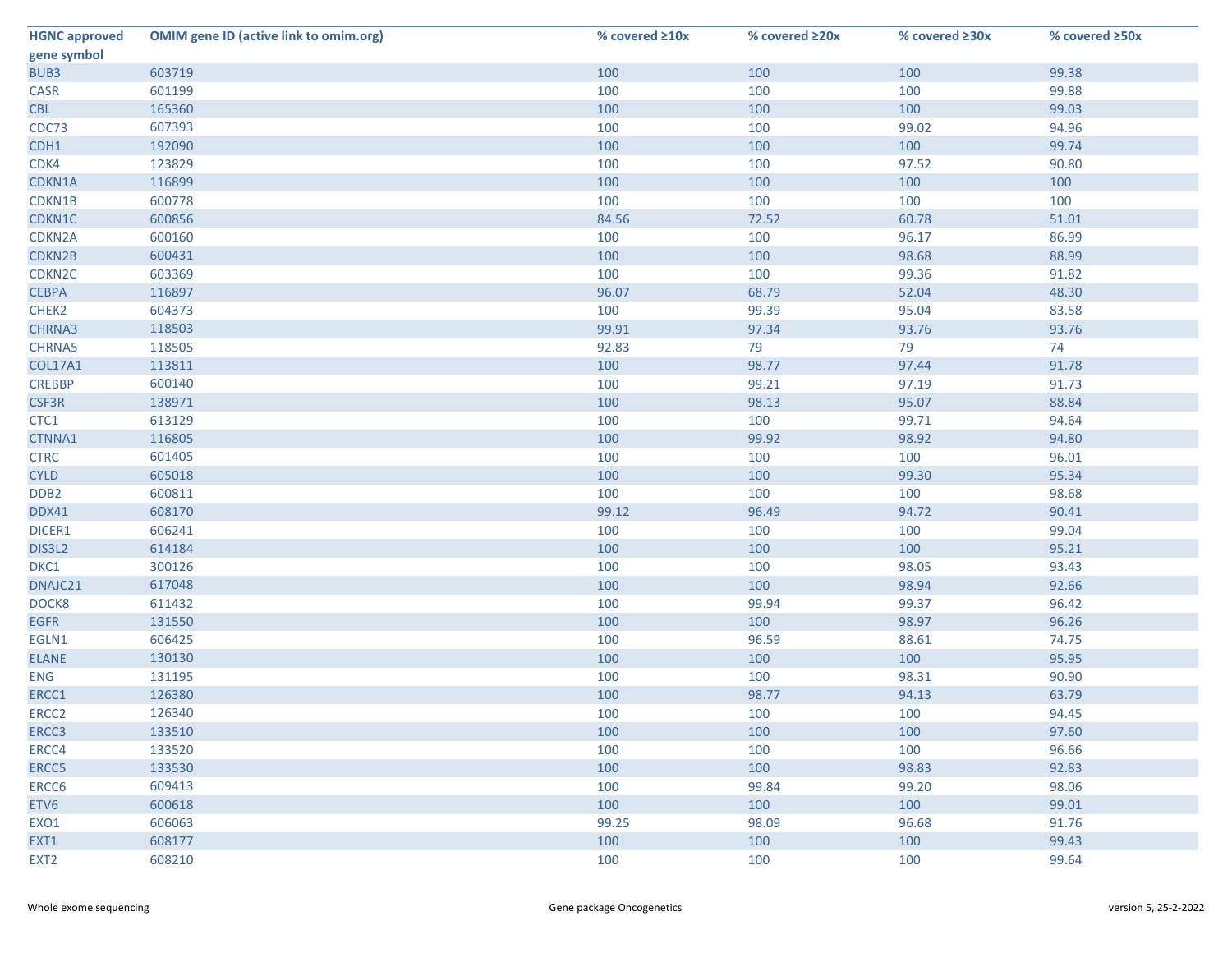| <b>HGNC approved</b> | <b>OMIM gene ID (active link to omim.org)</b> | % covered $\geq 10x$ | % covered ≥20x | % covered ≥30x | % covered ≥50x |
|----------------------|-----------------------------------------------|----------------------|----------------|----------------|----------------|
| gene symbol          |                                               |                      |                |                |                |
| FAN1                 | 613534                                        | 100                  | 100            | 100            | 98.22          |
| <b>FANCA</b>         | 607139                                        | 100                  | 100            | 100            | 97.23          |
| <b>FANCB</b>         | 300515                                        | 100                  | 100            | 99.67          | 93.46          |
| <b>FANCC</b>         | 613899                                        | 100                  | 100            | 100            | 97.90          |
| <b>FANCD2</b>        | 613984                                        | 97.60                | 97.60          | 97.60          | 94.35          |
| <b>FANCE</b>         | 613976                                        | 98.34                | 92.17          | 88.97          | 83.08          |
| <b>FANCF</b>         | 613897                                        | 100                  | 100            | 100            | 99.39          |
| <b>FANCG</b>         | 602956                                        | 100                  | 100            | 98.65          | 93.29          |
| <b>FANCI</b>         | 611360                                        | 100                  | 100            | 100            | 99.61          |
| <b>FANCL</b>         | 608111                                        | 100                  | 100            | 100            | 99.05          |
| <b>FANCM</b>         | 609644                                        | 100                  | 99.89          | 98.86          | 94.44          |
| FAS                  | 134637                                        | 100                  | 100            | 100            | 92.44          |
| FH.                  | 136850                                        | 100                  | 97.54          | 94.62          | 91.21          |
| <b>FLCN</b>          | 607273                                        | 96.36                | 96.36          | 96.36          | 93.23          |
| <b>FOCAD</b>         | 614606                                        | 100                  | 99.70          | 99.23          | 95.35          |
| G6PC3                | 611045                                        | 100                  | 100            | 100            | 100            |
| GATA1                | 305371                                        | 100                  | 98.81          | 94.25          | 79.42          |
| GATA2                | 137295                                        | 100                  | 100            | 100            | 85.78          |
| <b>GDNF</b>          | 600837                                        | 100                  | 100            | 96.24          | 84.34          |
| GFI1                 | 600871                                        | 100                  | 99.78          | 98.70          | 96.32          |
| GPC3                 | 300037                                        | 100                  | 100            | 99.55          | 95.55          |
| GREM1                | 603054                                        | 100                  | 100            | 98.25          | 93.01          |
| <b>GSKIP</b>         | 616605                                        | 100                  | 100            | 100            | 93.87          |
| HABP2                | 603924                                        | 100                  | 100            | 100            | 98.89          |
| HAX1                 | 605998                                        | 100                  | 100            | 100            | 98.77          |
| HNF1A                | 142410                                        | 100                  | 100            | 100            | 97.09          |
| HNF1B                | 189907                                        | 100                  | 100            | 100            | 97.49          |
| HOXB13               | 604607                                        | 100                  | 100            | 100            | 97.14          |
| <b>HRAS</b>          | 190020                                        | 100                  | 100            | 100            | 100            |
| <b>ITK</b>           | 186973                                        | 100                  | 100            | 100            | 98.77          |
| KIF1B                | 605995                                        | 100                  | 100            | 100            | 98.30          |
| KIT                  | 164920                                        | 100                  | 100            | 100            | 99.82          |
| <b>KLLN</b>          | 612105                                        | 100                  | 100            | 100            | 100            |
| <b>KRAS</b>          | 190070                                        | 100                  | 100            | 100            | 100            |
| LZTR1                | 600574                                        | 100                  | 100            | 100            | 98.04          |
| MAP2K1               | 176872                                        | 100                  | 100            | 100            | 97.96          |
| MAP2K2               | 601263                                        | 100                  | 100            | 98.27          | 87.68          |
| <b>MAX</b>           | 154950                                        | 100                  | 100            | 92.07          | 72.93          |
| MBD4                 | 603574                                        | 100                  | 100            | 100            | 98.16          |
| MC1R                 | 155555                                        | 100                  | 100            | 98.35          | 94.44          |
| MEN1                 | 613733                                        | 98.96                | 94.25          | 93.23          | 91.67          |
| <b>MET</b>           | 164860                                        | 100                  | 100            | 99.48          | 97.53          |
| <b>MITF</b>          | 156845                                        | 100                  | 100            | 100            | 100            |
| MLH1                 | 120436                                        | 100                  | 100            | 100            | 99.43          |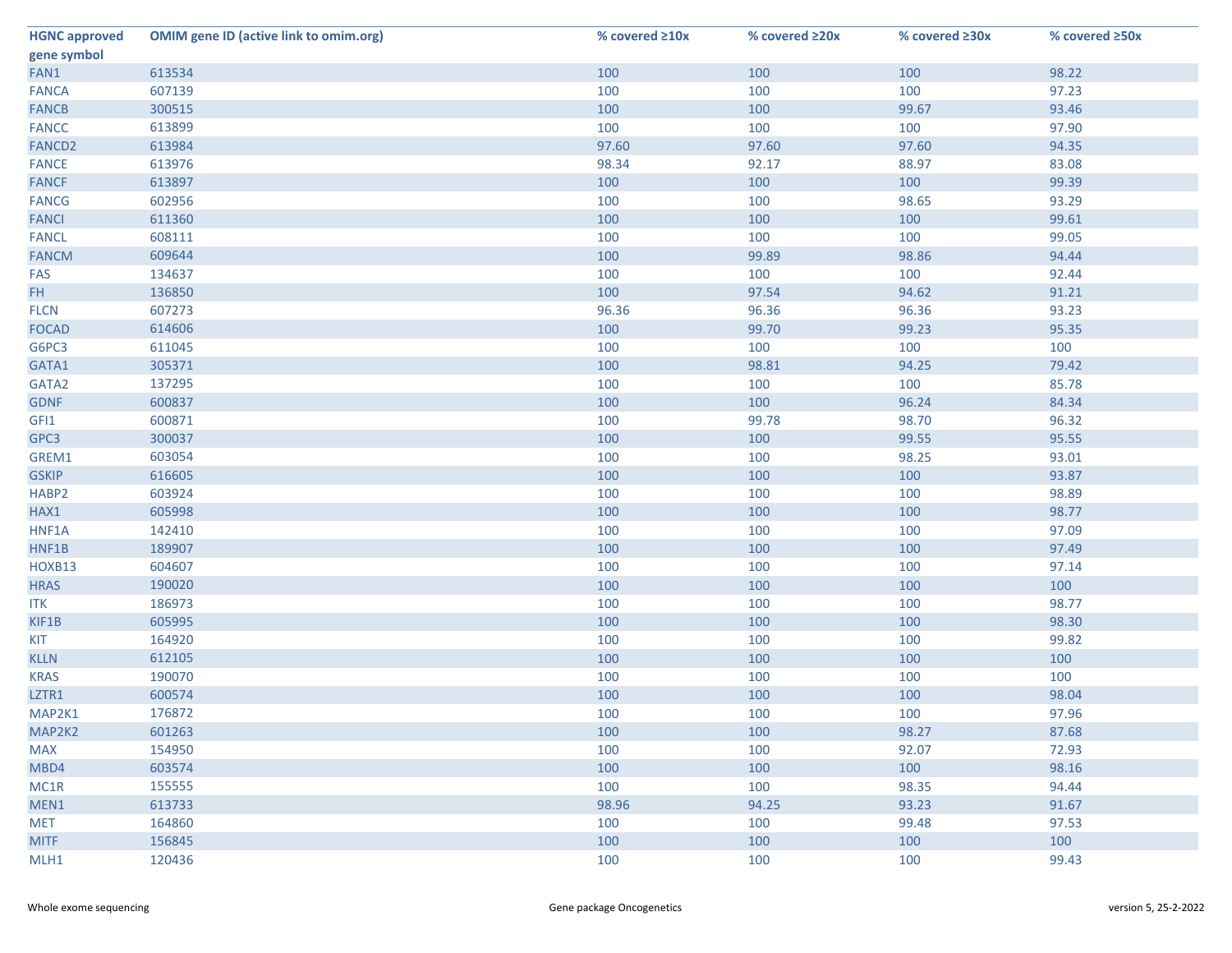| <b>HGNC approved</b> | <b>OMIM gene ID (active link to omim.org)</b> | % covered ≥10x | % covered ≥20x | % covered ≥30x | % covered ≥50x |
|----------------------|-----------------------------------------------|----------------|----------------|----------------|----------------|
| gene symbol          |                                               |                |                |                |                |
| MLH3                 | 604395                                        | 100            | 100            | 99.93          | 99.36          |
| <b>MPL</b>           | 159530                                        | 100            | 100            | 100            | 98.09          |
| <b>MRE11</b>         | 600814                                        | 100            | 100            | 100            | 97.46          |
| MSH <sub>2</sub>     | 609309                                        | 100            | 99.97          | 99.74          | 96.52          |
| MSH3                 | 600887                                        | 100            | 100            | 99.41          | 93.25          |
| MSH <sub>6</sub>     | 600678                                        | 100            | 100            | 100            | 99.23          |
| <b>MTAP</b>          | 156540                                        | 100            | 100            | 100            | 100            |
| <b>MUTYH</b>         | 604933                                        | 100            | 100            | 100            | 98.53          |
| <b>NBN</b>           | 602667                                        | 100            | 100            | 100            | 99.11          |
| NF1                  | 613113                                        | 100            | 99.95          | 99.13          | 94.91          |
| NF <sub>2</sub>      | 607379                                        | 100            | 100            | 100            | 100            |
| NHP <sub>2</sub>     | 606470                                        | 100            | 100            | 100            | 100            |
| <b>NOP10</b>         | 606471                                        | 100            | 100            | 100            | 100            |
| NOTCH <sub>2</sub>   | 600275                                        | 99.86          | 98.85          | 98.02          | 95.09          |
| <b>NRAS</b>          | 164790                                        | 100            | 100            | 100            | 99.54          |
| NSD1                 | 606681                                        | 100            | 99.87          | 99.57          | 97.75          |
| NTHL1                | 602656                                        | 100            | 100            | 100            | 93.70          |
| NTRK1                | 191315                                        | 100            | 99.62          | 96.55          | 85.15          |
| OGG1                 | 601982                                        | 100            | 100            | 100            | 96.13          |
| PALB <sub>2</sub>    | 610355                                        | 100            | 100            | 100            | 98.66          |
| <b>PALLD</b>         | 608092                                        | 100            | 100            | 99.16          | 96.63          |
| <b>PARN</b>          | 604212                                        | 100            | 100            | 100            | 98.33          |
| PAX5                 | 167414                                        | 100            | 100            | 100            | 99.62          |
| <b>PDGFRA</b>        | 173490                                        | 100            | 100            | 100            | 99.83          |
| PHOX2B               | 603851                                        | 93.16          | 83.78          | 74.85          | 55.94          |
| PIK3CA               | 171834                                        | 100            | 100            | 100            | 99.11          |
| PMS <sub>2</sub>     | 600259                                        | 100            | 99.69          | 98.46          | 93.71          |
| POLD1                | 174761                                        | 100            | 99.85          | 98.25          | 90.01          |
| <b>POLE</b>          | 174762                                        | 100            | 100            | 99.53          | 94.72          |
| <b>POLH</b>          | 603968                                        | 100            | 100            | 100            | 100            |
| POT <sub>1</sub>     | 606478                                        | 100            | 100            | 100            | 95.16          |
| PRF1                 | 170280                                        | 100            | 100            | 100            | 100            |
| PRKAR1A              | 188830                                        | 100            | 100            | 100            | 100            |
| PTCH1                | 601309                                        | 96.46          | 96.46          | 96.46          | 96.46          |
| PTCH <sub>2</sub>    | 603673                                        | 100            | 100            | 99.33          | 96.47          |
| <b>PTEN</b>          | 601728                                        | 100            | 100            | 100            | 100            |
| PTPN11               | 176876                                        | 98.37          | 98.37          | 98.37          | 98.37          |
| <b>RAD50</b>         | 604040                                        | 100            | 99.92          | 96.90          | 84.75          |
| RAD51B               | 602948                                        | 100            | 100            | 98.80          | 93.82          |
| RAD51C               | 602774                                        | 100            | 100            | 100            | 99.55          |
| RAD51D               | 602954                                        | 100            | 96.32          | 92.45          | 74.37          |
| RAF1                 | 164760                                        | 100            | 100            | 100            | 96.29          |
| RASAL1               | 604118                                        | 100            | 99.96          | 98.70          | 90.12          |
| RB1                  | 614041                                        | 100            | 98.07          | 95.73          | 89.05          |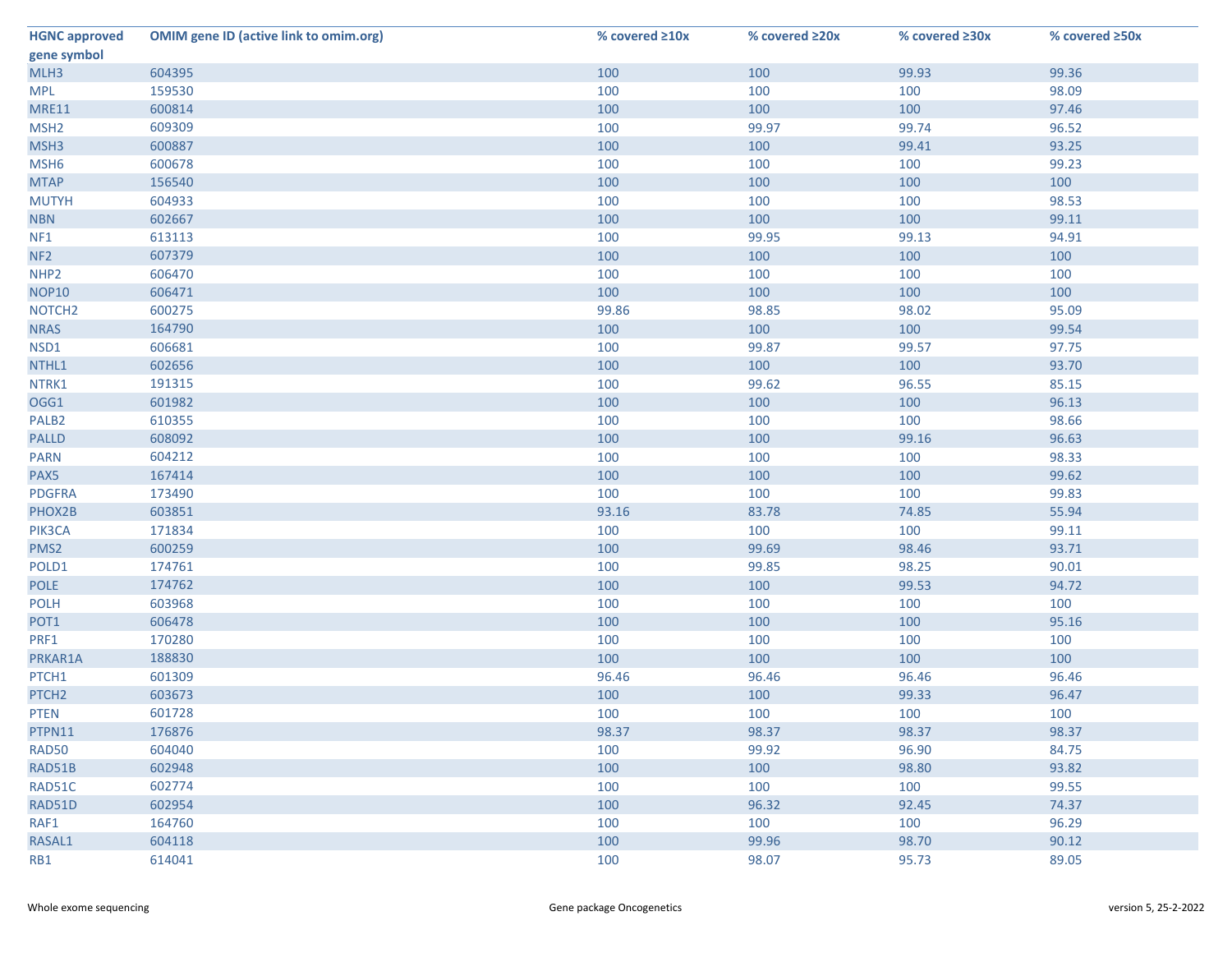| <b>HGNC approved</b> | <b>OMIM gene ID (active link to omim.org)</b> | % covered ≥10x | % covered ≥20x | % covered ≥30x | % covered ≥50x |
|----------------------|-----------------------------------------------|----------------|----------------|----------------|----------------|
| gene symbol          |                                               |                |                |                |                |
| RBBP6                | 600938                                        | 100            | 98.72          | 95.82          | 92.99          |
| RBM8A                | 605313                                        | 100            | 100            | 100            | 94.55          |
| <b>RECQL</b>         | 600537                                        | 100            | 100            | 99.87          | 95.29          |
| RECQL4               | 603780                                        | 100            | 99.95          | 99.35          | 94.89          |
| <b>REST</b>          | 600571                                        | 100            | 100            | 100            | 100            |
| <b>RET</b>           | 164761                                        | 100            | 99.85          | 97.07          | 91.06          |
| <b>RGS17</b>         | 607191                                        | 100            | 100            | 100            | 100            |
| RHBDF2               | 614404                                        | 100            | 100            | 99.59          | 96.08          |
| RINT1                | 610089                                        | 100            | 100            | 100            | 98.41          |
| RIT1                 | 609591                                        | 100            | 100            | 100            | 100            |
| <b>RNF43</b>         | 612482                                        | 100            | 100            | 99.78          | 95.75          |
| <b>RPL11</b>         | 604175                                        | 100            | 100            | 100            | 100            |
| <b>RPL15</b>         | 604174                                        | 100            | 100            | 95.98          | 91.00          |
| RPL35A               | 180468                                        | 100            | 96.34          | 90             | 90             |
| RPL5                 | 603634                                        | 99.14          | 97.15          | 94.96          | 90.87          |
| <b>RPS10</b>         | 603632                                        | 100            | 100            | 100            | 96.64          |
| <b>RPS17</b>         | 180472                                        | No coverage    |                |                |                |
| <b>RPS19</b>         | 603474                                        | 100            | 100            | 100            | 97.27          |
| <b>RPS24</b>         | 602412                                        | 100            | 100            | 100            | 97.78          |
| <b>RPS26</b>         | 603701                                        | 100            | 100            | 100            | 100            |
| <b>RPS29</b>         | 603633                                        | 100            | 100            | 100            | 100            |
| RPS7                 | 603658                                        | 97.51          | 86.97          | 86.47          | 83.33          |
| RTEL1                | 608833                                        | 100            | 100            | 99.77          | 94.04          |
| RUNX1                | 151385                                        | 100            | 100            | 100            | 92.76          |
| SAMD9                | 610456                                        | 100            | 100            | 100            | 99.87          |
| SAMD9L               | 611170                                        | 100            | 100            | 100            | 100            |
| <b>SBDS</b>          | 607444                                        | 100            | 100            | 100            | 100            |
| <b>SDHA</b>          | 600857                                        | 100            | 97.10          | 96.38          | 94.50          |
| SDHAF2               | 613019                                        | 100            | 100            | 100            | 91.00          |
| <b>SDHB</b>          | 185470                                        | 100            | 100            | 100            | 99.60          |
| <b>SDHC</b>          | 602413                                        | 100            | 100            | 100            | 100            |
| <b>SDHD</b>          | 602690                                        | 100            | 100            | 100            | 100            |
| SERPINA1             | 107400                                        | 100            | 100            | 100            | 100            |
| SFTPA1               | 178630                                        | 100            | 100            | 100            | 99.83          |
| SFTPA2               | 178642                                        | 100            | 100            | 100            | 100            |
| SH2D1A               | 300490                                        | 100            | 100            | 100            | 100            |
| SHOC <sub>2</sub>    | 602775                                        | 100            | 100            | 100            | 98.53          |
| SLX4                 | 613278                                        | 100            | 99.93          | 99.03          | 92.91          |
| SMAD4                | 600993                                        | 100            | 100            | 100            | 99.47          |
| SMAD9                | 603295                                        | 100            | 99.38          | 96.78          | 91.72          |
| SMARCA4              | 603254                                        | 100            | 100            | 99.61          | 94.47          |
| SMARCB1              | 601607                                        | 100            | 100            | 100            | 97.91          |
| SMARCE1              | 603111                                        | 100            | 100            | 100            | 98.95          |
| SOS1                 | 182530                                        | 100            | 99.96          | 97.71          | 96.03          |